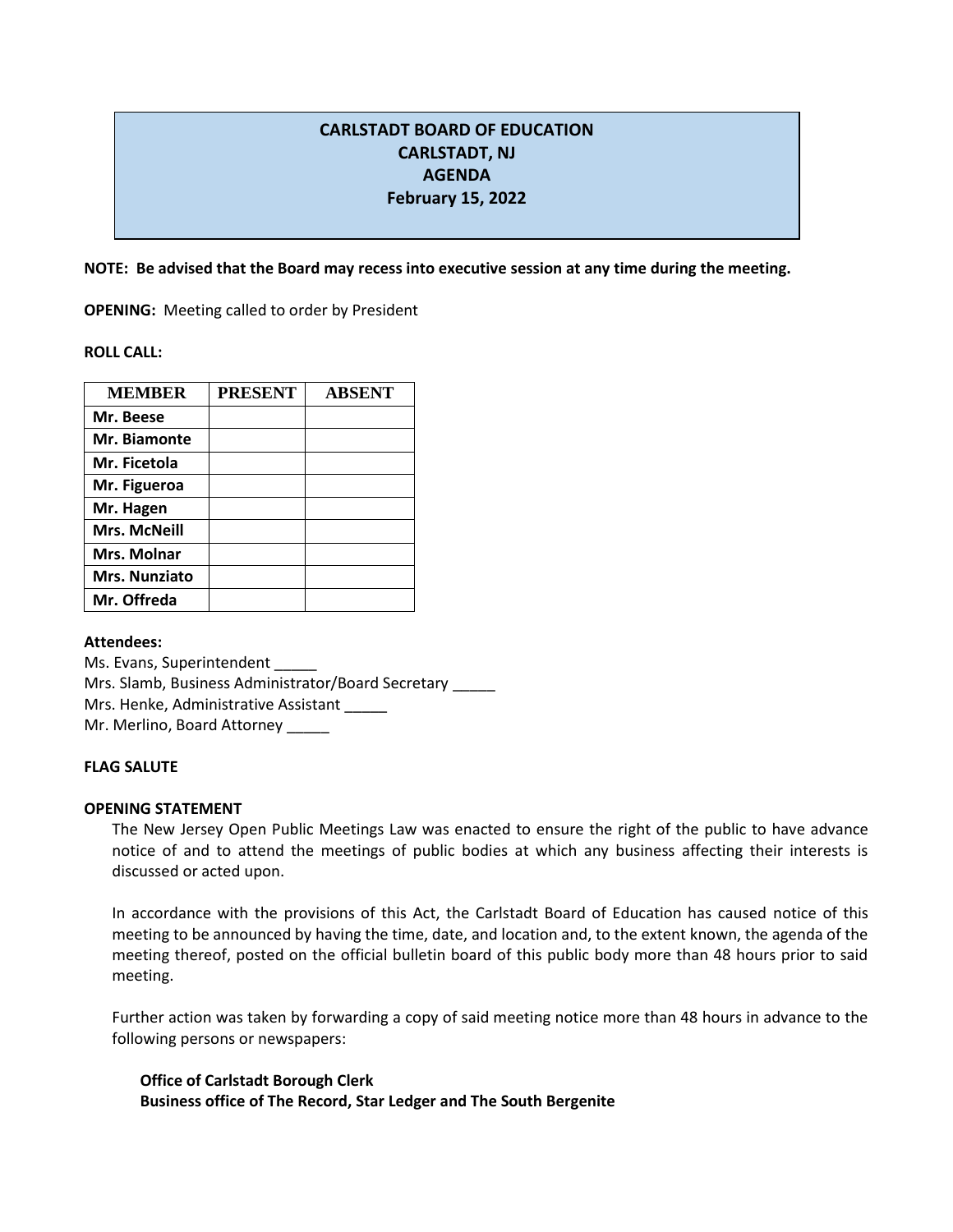*Board Agenda Carlstadt Board of Education Date: February 15, 2022*

| <b>PRESENTATIONS:</b>       | <b>Mr. Andrew Parente</b><br>Mr. Ken Foy           | Lerch, Vinci & Higgins 2021 Audit Report<br><b>Student Safety Data System- Violence and Vandalism</b> |
|-----------------------------|----------------------------------------------------|-------------------------------------------------------------------------------------------------------|
| <b>APPROVAL OF MINUTES:</b> | <b>January 25, 2022</b><br><b>January 25, 2022</b> | <b>Regular Meeting</b><br><b>Executive Session</b>                                                    |
| Moved:                      |                                                    | Second:                                                                                               |

| <b>MEMBER</b>       | <b>YES</b> | NO | <b>ABSTAIN</b> | <b>ABSENT</b> |
|---------------------|------------|----|----------------|---------------|
| Mr. Beese           |            |    |                |               |
| Mr. Biamonte        |            |    |                |               |
| Mr. Figueroa        |            |    |                |               |
| Mr. Hagen           |            |    |                |               |
| <b>Mrs. McNeill</b> |            |    |                |               |
| Mrs. Molnar         |            |    |                |               |
| Mrs. Nunziato       |            |    |                |               |
| Mr. Offreda         |            |    |                |               |
| Mr. Ficetola        |            |    |                |               |

#### **REPORT OF SUPERINTENDENT**

## **REPORT OF BUSINESS ADMINISTRATOR/BOARD SECRETARY**

## **HEARING OF CITIZENS ON AGENDA ITEMS ONLY**

Any citizen present who wishes to be heard on agenda items only, should raise his/her hand to be recognized, state name and address, and limit remarks to five minutes in accordance with board policy. Another Hearing will be conducted after new business for any other matter. The hearing of citizens shall not exceed one hour.

President closes hearing of citizens.

## **REPORT OF COMMITTEES**

## **INSTRUCTIONAL/PERSONNEL COMMITTEE: (Mrs. Molnar)**

- **1.** Upon the recommendation of the Superintendent of Schools, the Board approves the proposed school calendar for the 2022-2023 school year.
- **2.** Upon the recommendation of the Superintendent of Schools, the Board approves the change to the 2021-2022 calendar to reflect March 8, 2022 as a one session day.
- **3.** Upon the recommendation of the Superintendent of Schools. the Board approves Pre-Kindergarten tuition for the 2022-2023 school year as \$1750 for Carlstadt residents and \$2500 for non-residents.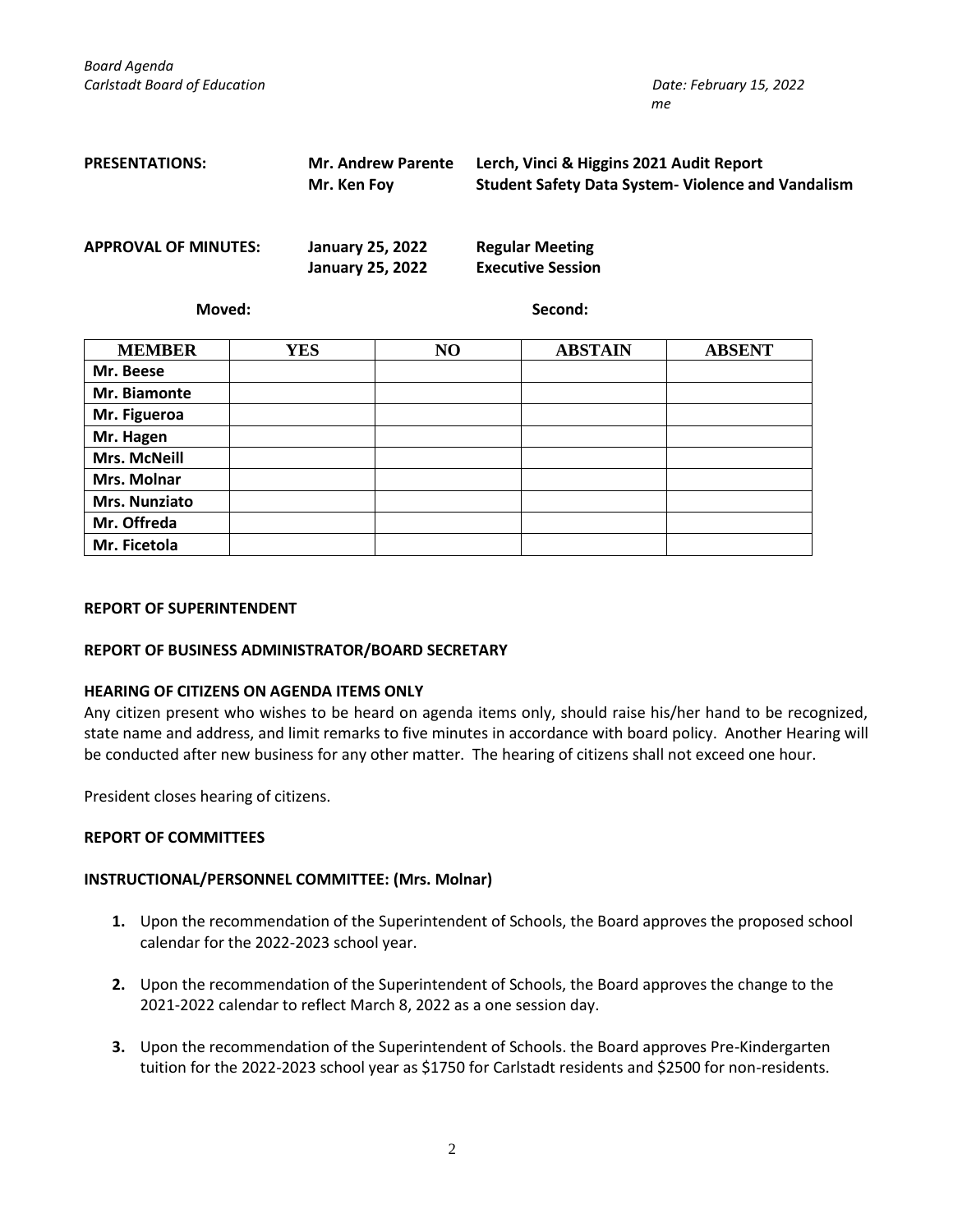- **4.** Upon the recommendation of the Superintendent of Schools, the Board approves Michele Morrell as a substitute teacher for the remainder of the 2021-2022 school year, pending completion of all paperwork.
- **5.** Upon the recommendation of the Superintendent of Schools, the Board approves the attendance of Maura Barrett at the "Just School. Just Growth: The Path to Student Agency-Intersection of SEL and Equity: Close Opportunity Gaps" workshop, sponsored by TMI Education on March 10, 2022 with a registration fee of \$159, using Title II funds.
- **6.** Upon the recommendation of the Superintendent of Schools, the Board concurs with Moore Wellness to provide the workshop "Standing Up, Speaking Out, Calling In" to parents on February 9, 2022 at a cost of \$500.
- **7.** Upon the recommendation of the Superintendent of Schools, the Board approves the attendance of Allison Gorelick at the "Auditory Therapy Day" sponsored by The Children's Hearing Institute on March 24, 2022 with a registration fee of \$95, using ESSER II funds.
- **8.** Upon the recommendation of the Superintendent of Schools, the Board **approves the amendment to previous motion #6 adopted on December 6, 2021**: The Board approves the attendance of Mark Dolaghan at the "Strategies and Tools for Student Engagement" workshop sponsored by Northern Valley Schools Curriculum Center, on **May 6, 2022** with a registration fee of \$200, using **Title II funds**.

| <b>MEMBER</b>       | <b>YES</b> | <b>NO</b> | <b>ABSTAIN</b> | <b>ABSENT</b> |
|---------------------|------------|-----------|----------------|---------------|
| Mr. Beese           |            |           |                |               |
| Mr. Biamonte        |            |           |                |               |
| Mr. Figueroa        |            |           |                |               |
| Mr. Hagen           |            |           |                |               |
| <b>Mrs. McNeill</b> |            |           |                |               |
| Mrs. Molnar         |            |           |                |               |
| Mrs. Nunziato       |            |           |                |               |
| Mr. Offreda         |            |           |                |               |
| Mr. Ficetola        |            |           |                |               |

**Moved: Second:**

## **LEGISLATIVE/POLICY COMMITTEE: (Mr. Beese)**

**1.** Upon the recommendation of the Superintendent of Schools, the Board approves upon first reading, the following Policy: (Alert 226)

| Policy-Revised (M)              | #P2415.05 | Student Surveys, Analysis, Evaluations, Examinations, |
|---------------------------------|-----------|-------------------------------------------------------|
|                                 |           | Testing, or Treatment                                 |
| Policy-Revised (M)              | #P2431.4  | Prevention and Treatment of Sports-Related            |
|                                 |           | Concussions and Head Injuries                         |
| Regulation-Revised (M) #R2431.4 |           | Prevention and Treatment of Sports-Related            |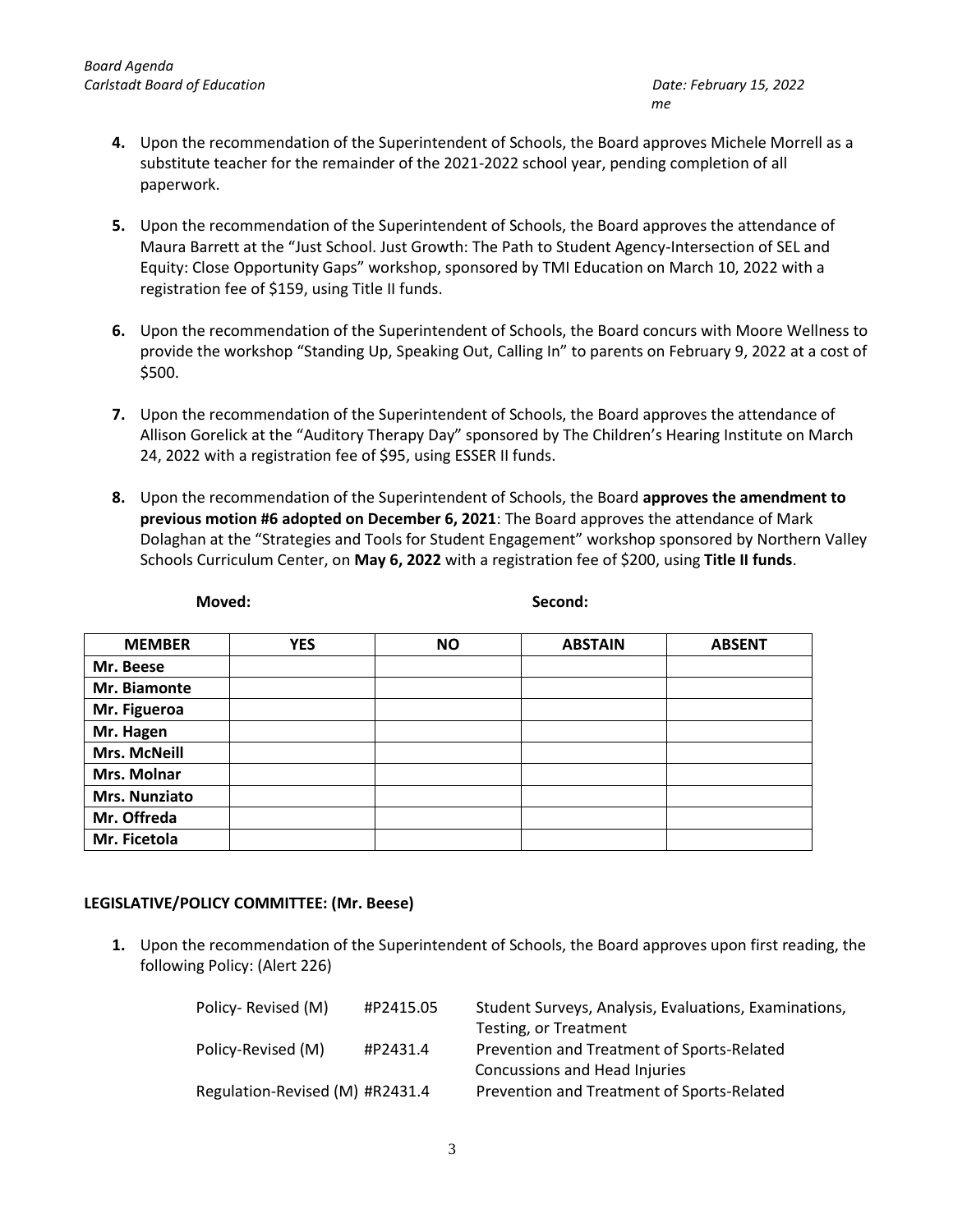|                               |           | Concussions and Head Injuries                 |
|-------------------------------|-----------|-----------------------------------------------|
| Policy-New (M)                | #P2460.30 | Additional/Compensatory Special Education and |
|                               |           | <b>Related Services</b>                       |
| Policy-Revised (M)            | #P2622    | <b>Student Assessment</b>                     |
| Regulation-Revised (M) #R2622 |           | <b>Student Assessment</b>                     |
| Policy-Revised                | #P3233    | <b>Political Activities</b>                   |
| Policy-New (M)                | #P5541    | Anti-Hazing                                   |
| Policy-Revised                | #P7540    | Joint Use of Facilities                       |
| Policy-Revised (M)            | #P8465    | Bias Crimes and Bias-Related Acts             |
| Regulation-Revised (M)#R8465  |           | <b>Bias Crimes and Bias-Related Acts</b>      |
| Policy-Revised (M)            | #P9560    | Administration of School Surveys              |

#### **Moved: Second:**

| <b>MEMBER</b>       | <b>YES</b> | <b>NO</b> | <b>ABSTAIN</b> | <b>ABSENT</b> |
|---------------------|------------|-----------|----------------|---------------|
| Mr. Beese           |            |           |                |               |
| Mr. Biamonte        |            |           |                |               |
| Mr. Figueroa        |            |           |                |               |
| Mr. Hagen           |            |           |                |               |
| <b>Mrs. McNeill</b> |            |           |                |               |
| Mrs. Molnar         |            |           |                |               |
| Mrs. Nunziato       |            |           |                |               |
| Mr. Offreda         |            |           |                |               |
| Mr. Ficetola        |            |           |                |               |

## **BUILDING/GROUNDS/HISTORICAL COMMITTEE: (Mr. Biamonte)**

- **1.** Upon the recommendation of the Superintendent of Schools, the Board concurs with the request for Carlstadt Little League for their use of the Gym Lobby on February 5, 2022 from 9am-12pm for registration.
- **2.** Upon the recommendation of the Superintendent of Schools, the Board approves the request from Girl Scout Troop # 98124 for their use of room 208 on March 14, 2022 from 4pm-5pm for a meeting.

**Moved: Second:**

| <b>MEMBER</b>       | <b>YES</b> | <b>NO</b> | <b>ABSTAIN</b> | <b>ABSENT</b> |
|---------------------|------------|-----------|----------------|---------------|
| Mr. Beese           |            |           |                |               |
| Mr. Biamonte        |            |           |                |               |
| Mr. Figueroa        |            |           |                |               |
| Mr. Hagen           |            |           |                |               |
| <b>Mrs. McNeill</b> |            |           |                |               |
| Mrs. Molnar         |            |           |                |               |
| Mrs. Nunziato       |            |           |                |               |
| Mr. Offreda         |            |           |                |               |
| Mr. Ficetola        |            |           |                |               |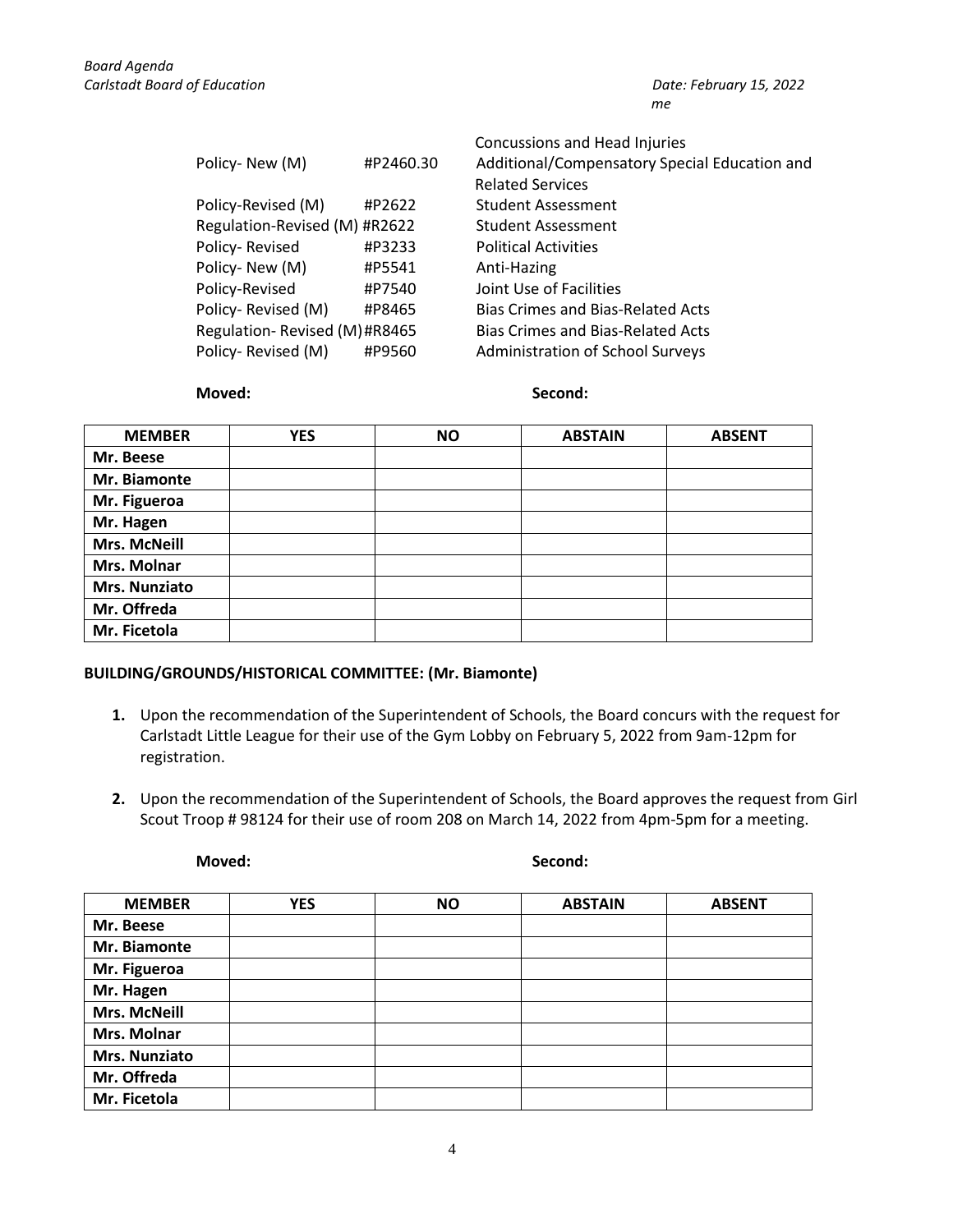## **FINANCE COMMITTEE: (Mr. Ficetola)**

- **1.** Upon the recommendation of the Superintendent of Schools, the Board approves the Board Secretary's report for the month ending November 2021 and December 2021 as presented pursuant to N.J.A.C. 6A:23-2:11(a), the Carlstadt Board of Education acknowledges receipt of the secretary's certification, and after review of the monthly financial report (appropriations section) certifies that, to the best of knowledge, as of December 2021 and January 2022 no major account or fund has been over-expended in violation of N.J.A.C. 6A:23-2:11(b), and that sufficient funds are available to meet the district's financial obligations for the remainder of the fiscal year.
- **2.** Upon the recommendation of the Superintendent of Schools, the Board approves the Cash Report of School Moneys for the month ending December 2021 and January 2022 as presented per N.J.A.C. 6A:23- 2.11(c)4.
- **3.** Upon the recommendation of the Superintendent of Schools, the Board approves the transfer of funds for the month ending December 2021 and January 2022 as presented in accordance with N.J.S.A. 18A:22-8.1 and 18A:22-8.2 within the adopted 2021-2022 budget.
- **4.** Upon the recommendation of the Superintendent of Schools, the Board approves the current bills for January and February 2022 as presented.
- **5.** Upon the recommendation of the Superintendent of Schools, the Board concurs with change order III in reference to previous approved motion (finance #15) on October 12, 2021 for the restoration of Gym A & B in relation to hurricane Ida damages at Carlstadt Public School, 550 Washington Street to be completed by All Risk 801 E Clements Bridge Road, Runnemede, NJ 08078 at an additional cost of \$2,809.53 for additional cost due to delay in installation.
- **6.** Upon the recommendation of the Superintendent of Schools, the Board approves the submission of request to the Bergen County Superintendent for waiver from the NJ State Education Medicaid Initiative (SEMI) for the 2022-2023 school year.
- **7.** Upon the recommendation of the Superintendent of Schools, the Board approves/accepts the 2020- 2021 Audit/Comprehensive Annual Financial Report (CAFR).
- **8.** Upon the recommendation of the Superintendent of Schools, the Board approves/accepts the 2020- 2021 Audit Recommendations/Auditors Management Report.
- **9.** Upon the recommendation of the Superintendent of Schools, the Boards approves/accepts the 2020- 2021 Audit Synopsis.
- **10.** Upon the recommendation of the Superintendent of schools, the board approves the replenishment of petty cash of \$200 for the Principal for the 2021-2022 school year, in accordance with policy #6620.
- **11.** Upon the recommendation of the Superintendent of Schools, the Board concurs with the agreement with Dr. Fridman for a Psychiatric evaluation for the School year 2021-20222 not to exceed \$625 for student #23112.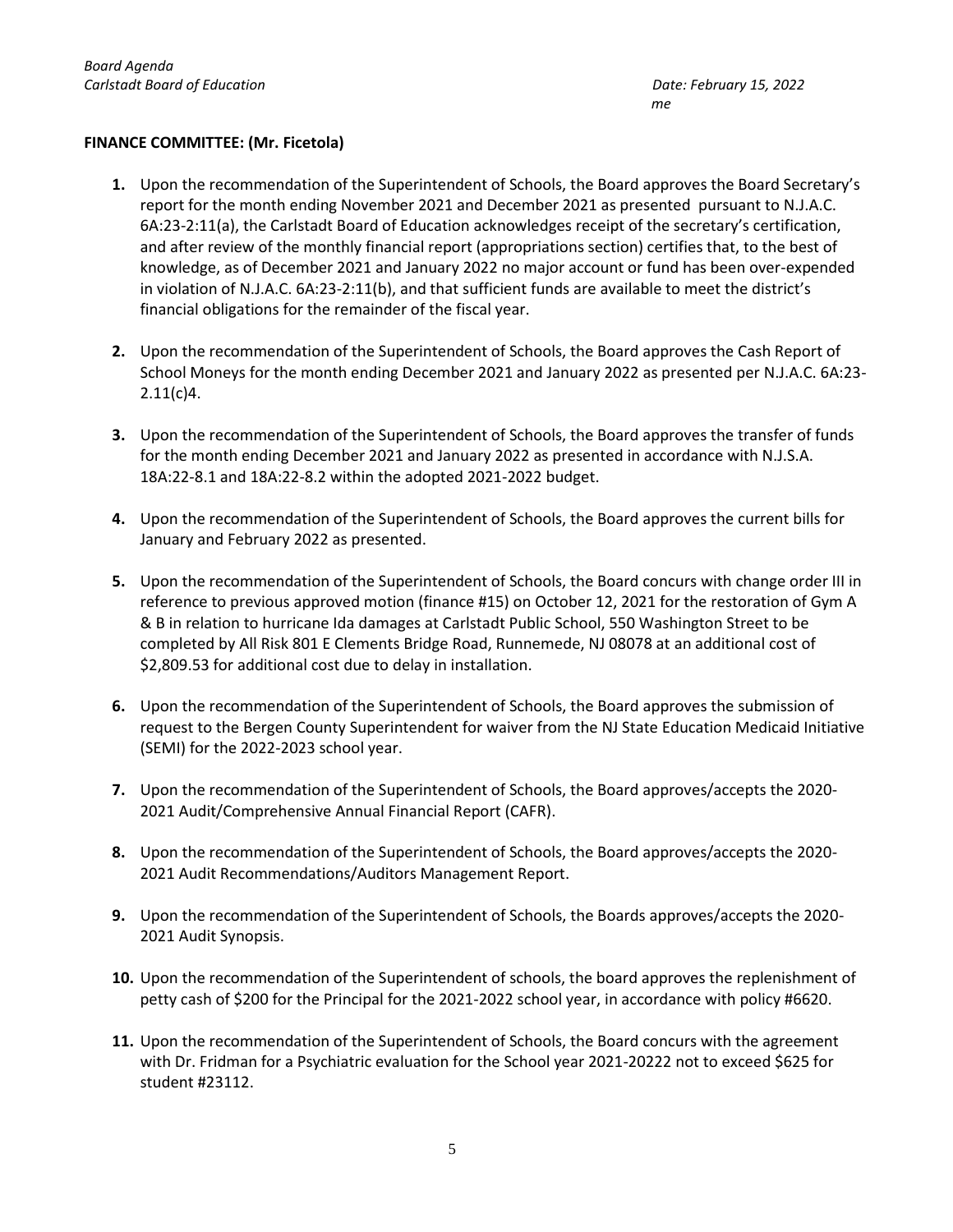- **12.** Upon the recommendation of the Superintendent of Schools, the Board concurs with the contract with the Windsor Learning Center for the 2021-2022 school year in the amount of \$29,970 prorated for student #23112.
- **13.** Upon the recommendation of the Superintendent of Schools, the Board concurs with the agreement with Frontline Technology for IEP translation not to exceed \$110.85 for 2021-2022 school year for student #23272.
- **14.** Upon the recommendation of the Superintendent of Schools, the Board concurs with the agreement with Frontline Technology for IEP translation not to exceed \$221.10 for 2021-2022 school year for student #22950.
- **15.** Upon the recommendation of the Superintendent of Schools, the Board concurs with the agreement with Frontline Technology for IEP translation not to exceed \$239.25 for 2021-2022 school year for student #23298.
- **16.** Upon the recommendation of the Superintendent of Schools, the Board concurs with the agreement with Dr. Fridman for a Psychiatric evaluation for the School year 2021-20222 not to exceed \$650 for student #23406.
- **17.** Upon the recommendation of the Superintendent of Schools, the Board concurs with the agreement with LearnWell to assist in Bedside Educational Services for 40 hours for the 2021-2022 school year not to exceed \$1,960 for student #22941.
- **18.** Upon the recommendation of the Superintendent of Schools, the Board authorizes EI Associates to amend the District's Long Range Facilities Plan, to reflect the current and anticipated future facility improvements and capital/maintenance projects.

*Be it further resolved* that the Board authorizes the submission of the amended Long Range Facility Plan to the NJ Office of School Facilities, by EI Associates, on behalf of the district.

| <b>YES</b> | <b>NO</b> | <b>ABSTAIN</b> | <b>ABSENT</b> |
|------------|-----------|----------------|---------------|
|            |           |                |               |
|            |           |                |               |
|            |           |                |               |
|            |           |                |               |
|            |           |                |               |
|            |           |                |               |
|            |           |                |               |
|            |           |                |               |
|            |           |                |               |
|            |           |                |               |

**Moved:** Second: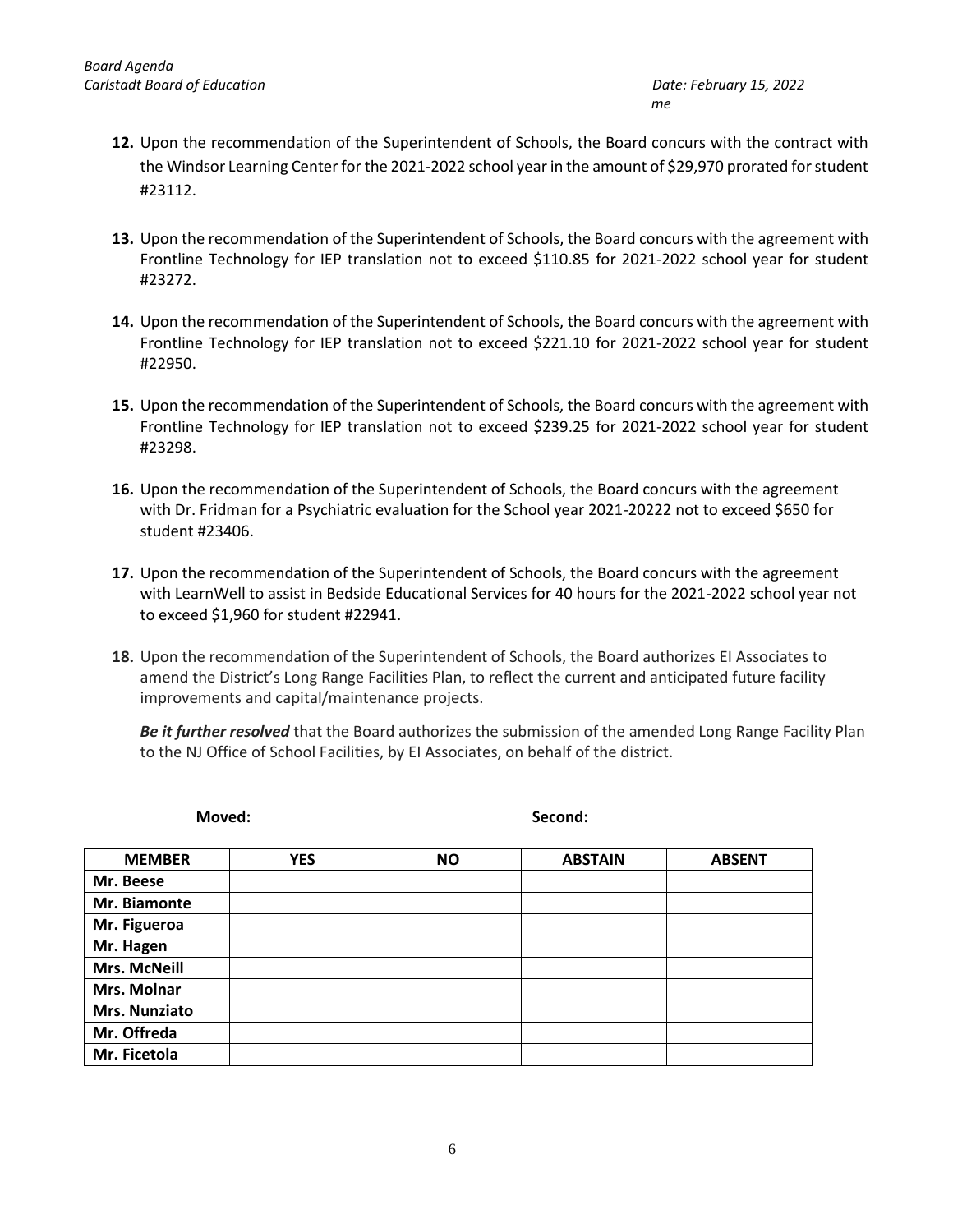### **UNFINISHED BUSINESS**

#### **NEW BUSINESS**

#### **HEARING OF CITIZENS:**

Any citizen present, who wishes to be heard, should raise his/her hand to be recognized, state name and address, and limit remarks to five minutes in accordance with board policy. Matters of a personal nature must first have been exhausted through the proper channels. The hearing of citizens shall not exceed one hour.

President closes hearing of citizens.

#### **ANY ACTION ARISING FROM HEARING OF CITIZENS**

**and be it further**

## **RECESS INTO EXECUTIVE SESSION** *(if needed)*

- **WHEREAS, the Open Public Meetings Act and Carlstadt board policy reserve the right within the constraints of state law to sit in executive session; and**
- **WHEREAS, there now exists a need for this board to meet in an executive session; now, therefore, be it RESOLVED, that the Carlstadt Board of Education hold an executive session for the purpose of personnel**
- **RESOLVED, that the public will be informed either later this evening after reconvening the public meeting; or at a future public meeting, said date is not predictable at the present time.**

Motion to recess

#### **ROLL CALL VOTE:**

**Moved:** Second:

| <b>MEMBER</b>       | <b>YES</b> | <b>NO</b> | <b>ABSTAIN</b> | <b>ABSENT</b> |
|---------------------|------------|-----------|----------------|---------------|
| Mr. Beese           |            |           |                |               |
| Mr. Biamonte        |            |           |                |               |
| Mr. Figueroa        |            |           |                |               |
| Mr. Hagen           |            |           |                |               |
| <b>Mrs. McNeill</b> |            |           |                |               |
| Mrs. Molnar         |            |           |                |               |
| Mrs. Nunziato       |            |           |                |               |
| Mr. Offreda         |            |           |                |               |
| Mr. Ficetola        |            |           |                |               |

 *me*